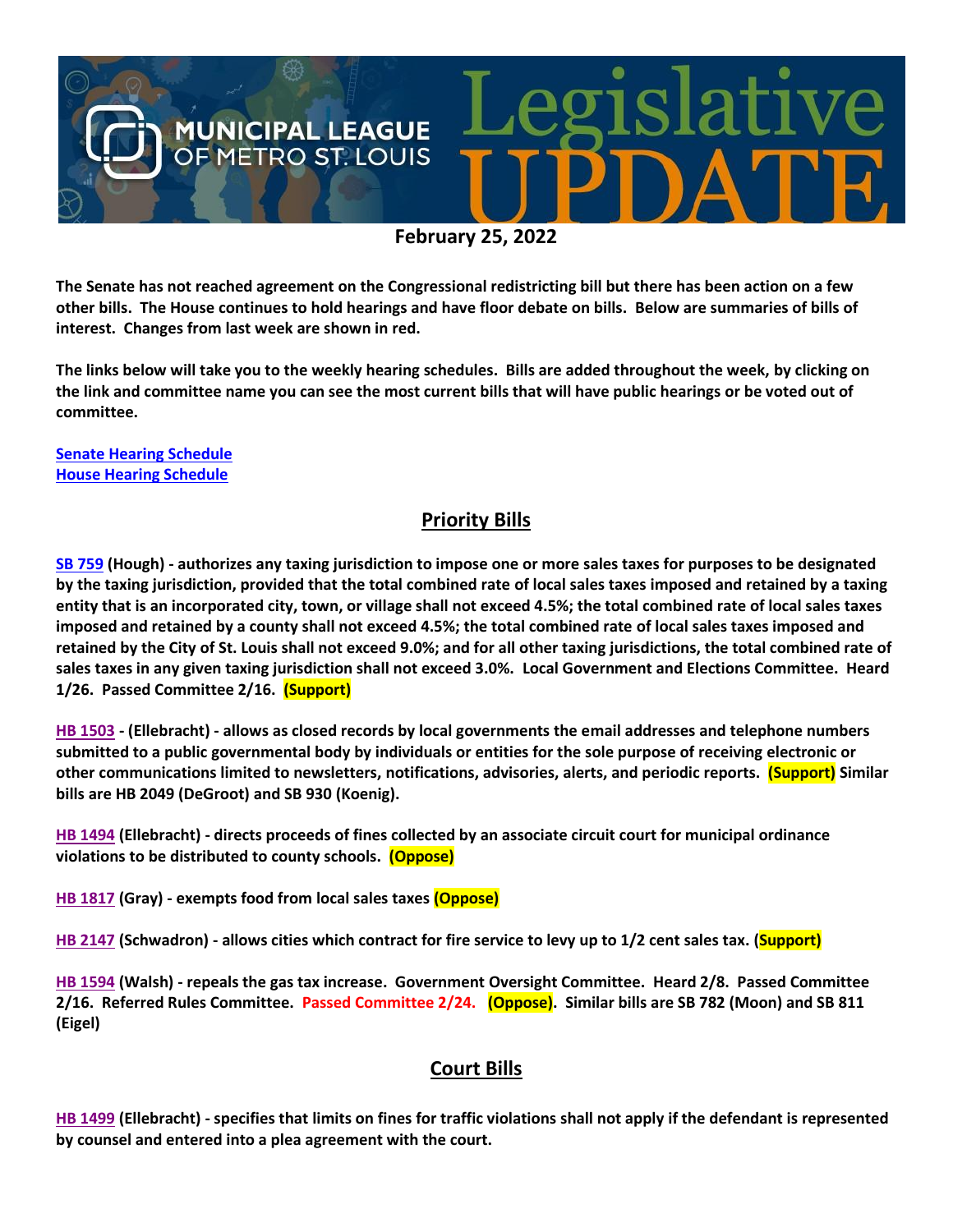**[HB 1622](https://house.mo.gov/Bill.aspx?bill=HB1622&year=2022&code=R) (Schroer) - combines the circuit courts of St. Louis City and County.**

**[HB 1702](https://house.mo.gov/Bill.aspx?bill=HB1702&year=2022&code=R) (Roberts) - no court shall issue a warrant of arrest for a person's failure to respond, pay the fine assessed, or appear in court with respect to a person's first traffic citation issued for an infraction. In lieu of such warrant of arrest, the court shall issue a notice of failure to respond, pay the fine assessed, or appear. Upon application by the driver for a driver's license or driver's license renewal, the department shall deny the application until all delinquent fines and fees in connection with the traffic offense have been satisfied. Upon satisfaction of the delinquent fines and fees, the department shall issue a driver's license to the driver provided such person is otherwise eligible for such license or renewal. For a person's second or subsequent traffic citation issued for an infraction under the provisions of this chapter, the person's license shall be suspended until such person pays any fine assessed or appears in court with respect to such traffic citation. Crime Prevention Committee. Heard 2/14. (Support)** 

**[HB 2007](https://house.mo.gov/Bill.aspx?bill=HB2007&year=2022&code=R) (Haffner) - allows municipal judges to suspend the driver's license for failure to appear in court for violations of municipal ordinances. Local Government Committee. Heard 2/23. Passed Committee 2/24. Referred Rules Committee. (Support)**

### **Economic Development Bills**

**[HB 1598](https://house.mo.gov/Bill.aspx?bill=HB1598&year=2022&code=R) (Falkner) - prohibits a redevelopment project from collecting economic activity taxes or payments in lieu of taxes from any tax whose revenues are dedicated to public safety unless the governing body of the municipality or the commission established under current law has voted to allow the redevelopment project to collect the economic activity taxes or payments in lieu of taxes of that tax. Local Government Committee. Heard 1/13.**

**[SB 735](https://www.senate.mo.gov/22info/BTS_Web/Bill.aspx?SessionType=R&BillID=71259902%20%20) (Koenig) - requires NIDs, CIDs and TDDs to be terminated upon completion of improvements and satisfaction of debt. Also limits total combined sales taxes of CIDs and TDDs to 3.25% and exempts food. Ways & Means Committee. Heard 1/20. Passed Committee 1/27.**

**[SB 874](https://www.senate.mo.gov/22info/BTS_Web/Bill.aspx?SessionType=R&BillID=71259609) (Arthur) - allows a school district to exclude real property from a proposed tax increment financing redevelopment area if the school district determines that such redevelopment area will have an adverse effect on such school district. Ways & Means Committee.**

**[SB 908](https://www.senate.mo.gov/22info/BTS_Web/Bill.aspx?SessionType=R&BillID=71259913) (Koenig) - requires the governing body of a city or county establishing a NID, CID, TDD or TIF to submit to the State Auditor and the Department of Revenue a description of the boundaries of the district, as well as information on assessments made in the district, as described in the act. Ways & Means Committee.**

#### **Election Bills**

**[HB 1601](https://house.mo.gov/Bill.aspx?bill=HB1601&year=2022&code=R) (Chipman) - requires a person appointed to elective public office not be delinquent in the payment of state income tax, personal property tax, municipal tax, or real property tax. Elections Committee.**

**HB [1611](https://house.mo.gov/Bill.aspx?bill=HB1611&year=2022&code=R) (Sassmann) - requires candidates for political subdivision or special district offices that are currently designated as nonpartisan to file an indication of their political party membership, if any, when running for office. Independents may continue to run for such local offices in the same manner. General Laws Committee. Heard 1/24. The Committee will vote on Monday on whether to support or oppose this bill. (Oppose)**

**[HB 1859](https://house.mo.gov/Bill.aspx?bill=HB1859&year=2022&code=R) (Eggleston) - political subdivisions or special districts shall label ballot measures of any type that are submitted to a vote of the people alphabetically in the order in which they are submitted. Elections Committee. Heard 2/9. Passed Committee 2/16. Referred Rules Committee. Passed Committee 2/24.**

**[HB 1911](https://house.mo.gov/Bill.aspx?bill=HB1911&year=2022&code=R) (Shaul) - political subdivisions or special districts shall label ballot measures of any type that are submitted to a vote of the people alphabetically in the order in which they are submitted. Elections Committee.**

**[HB 2678](https://www.house.mo.gov/Bill.aspx?bill=HB2678&year=2022&code=R) (McCreery) - allows elected officials to use campaign funds for legal fees incurred as result of official duties. Judiciary Committee.**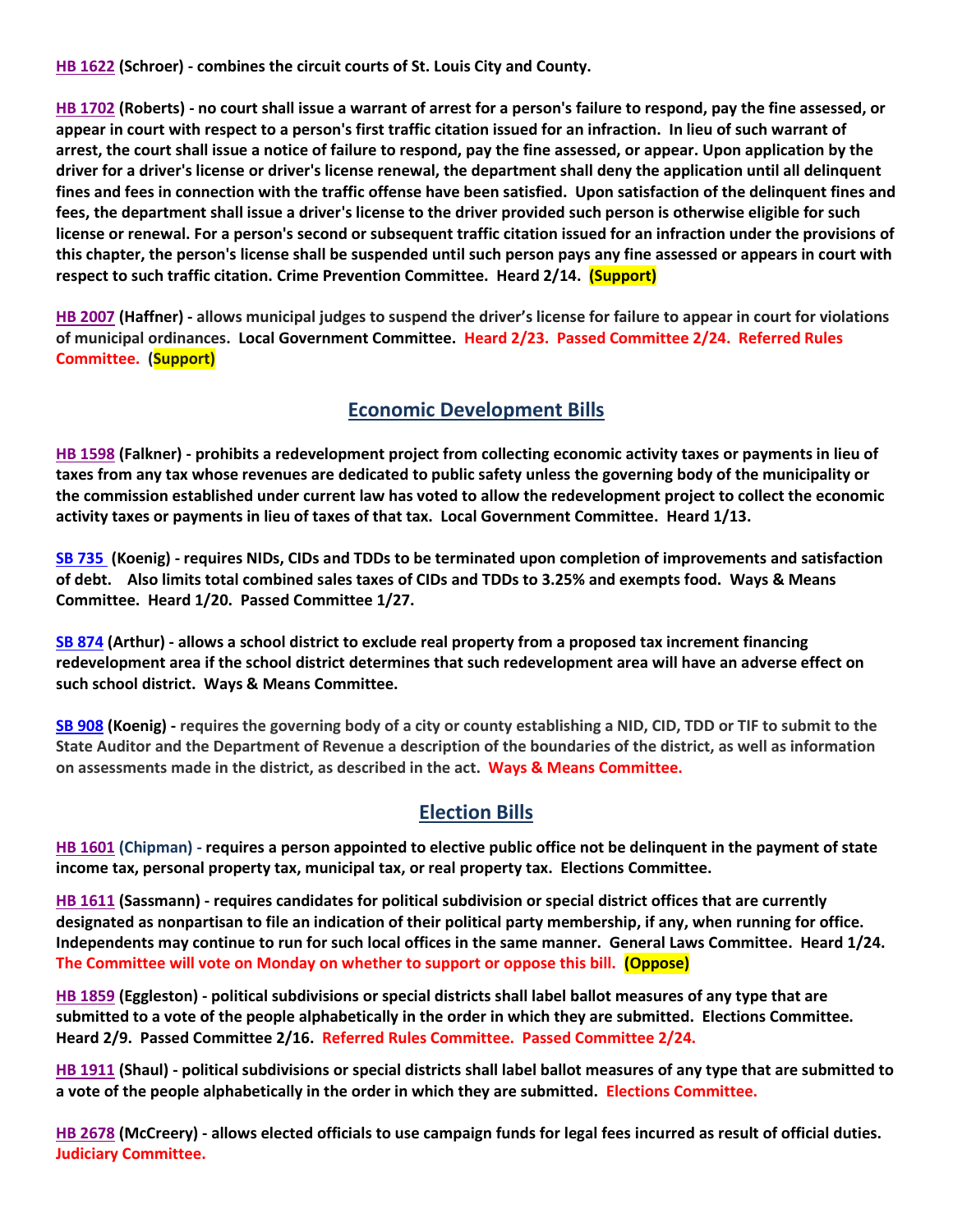**[HJR 91](https://www.house.mo.gov/Bill.aspx?bill=HJR91&year=2022&code=R) [\(Eggleston\)](https://www.house.mo.gov/MemberDetails.aspx?year=2022&district=2) – upon voter approval the Constitutional amendment would change the process and requirements for initiative petitions seeking a Constitutional amendment. Heard 2/1. Passed Committee 2/9. Referred Rules Committee. Passed Committee 2/16. Perfected 2/24. Similar t[o HJR 102](https://www.house.mo.gov/Bill.aspx?bill=HJR102&year=2022&code=R) (Evans) Elections Committee. Heard 1/26.**

**[SB 1049](https://www.senate.mo.gov/22info/BTS_Web/Bill.aspx?SessionType=R&BillID=73129349) (Brattin) - requires all candidates for offices in cities, towns, villages, and townships to declare a political party affiliation when filing for office. (Oppose)**

#### **Miscellaneous Bills**

**[HB 1500](https://house.mo.gov/Bill.aspx?bill=HB1500&year=2022&code=R) (Ellebracht) - amends the definition of "public record" to include the social media pages of a public governmental body, including the personal social media pages of members of the governmental body in specified circumstances. The bill expands the requirements for preservation of communications through electronic means, including social media accounts, and requires the public entity to produce such records in usable electronic format.**

**[HB 1581](https://house.mo.gov/Bill.aspx?bill=HB1581&year=2022&code=R) (Mayhew) - provides that, for a city of the fourth classification with no more than 2,000 inhabitants, if a statute or ordinance authorizes the mayor to appoint a member of a local board or commission, any requirement that the appointed person be a resident of the city will be deemed satisfied if the person owns real property or a business in the city.**

**[HB 1584](https://house.mo.gov/Bill.aspx?bill=HB1584&year=2022&code=R) (Murphy) - requires political subdivisions that require the installation of electric vehicle charging stations at certain businesses to pay the costs associated with the installation, maintenance, and operation of such station. Transportation Committee. Heard 1/12. Passed Committee 1/26. Referred Rules Committee. Passed Rules Committee 2/10. Perfection Calendar.**

**[HB 1588](https://house.mo.gov/Bill.aspx?bill=HB1588&year=2022&code=R) (Haden) - specifies that the General Assembly occupies and preempts the entire field of legislation touching in any way the control or regulation of specific breeds of dogs. However, a village, town, city, or county can still prohibit dogs from running at large or to further control or regulate dogs within its boundaries so long as the ordinance, order, policy, or regulation is not breed specific. Local Government Committee. Heard 1/27. Passed Committee 2/23.**

**[HB 1614](https://house.mo.gov/Bill.aspx?bill=HB1614&year=2022&code=R) (Lovasco) - prohibits the state and any political subdivision of the state from making or enforcing any statute, ordinance, or rule regarding the parking of an unlicensed motor vehicle on private property if the vehicle is wholly within the property boundaries, is parked on a surface suitable for a driveway or parking area, and is not supported by any device other than its own tires unless it is being repaired for a period not to exceed 72 hours. The bill also prohibits the state and any political subdivision from making or enforcing any statute, ordinance, or rule, except for a statute, ordinance, or rule restricting air pollution or noise pollution, that would prohibit or penalize a noncorporate owner or renter of a private, single family residence from using the residence in a way that does not pose a clear and present danger to the health or safety of the neighbors, or would require a noncorporate owner or renter of a private residence to use the property in a way contrary to the wishes of the owner or renter. Downsizing Government Committee.**

**[HB 1615](https://house.mo.gov/Bill.aspx?bill=HB1615&year=2022&code=R) (Lovasco) - authorizes a member of the General Assembly to serve as an ex officio member of a board, commission, committee, council, or other legislative or regulatory body for any type of political subdivision that overlaps his or her district. Members shall not have voting powers and shall not receive compensation for any service as an ex officio member of such entities. (Oppose)**

**[HB 1633](https://house.mo.gov/Bill.aspx?bill=HB1633&year=2022&code=R) (Morse) - currently, political subdivisions that fail to submit the required annual financial statement to the State Auditor are fined \$500 a day. This bill reduces the fine to an amount of not more than 10% of the total sales and use tax revenue of the fiscal year for which the annual financial statement was not filed for municipalities with fewer than 3,500 inhabitants.**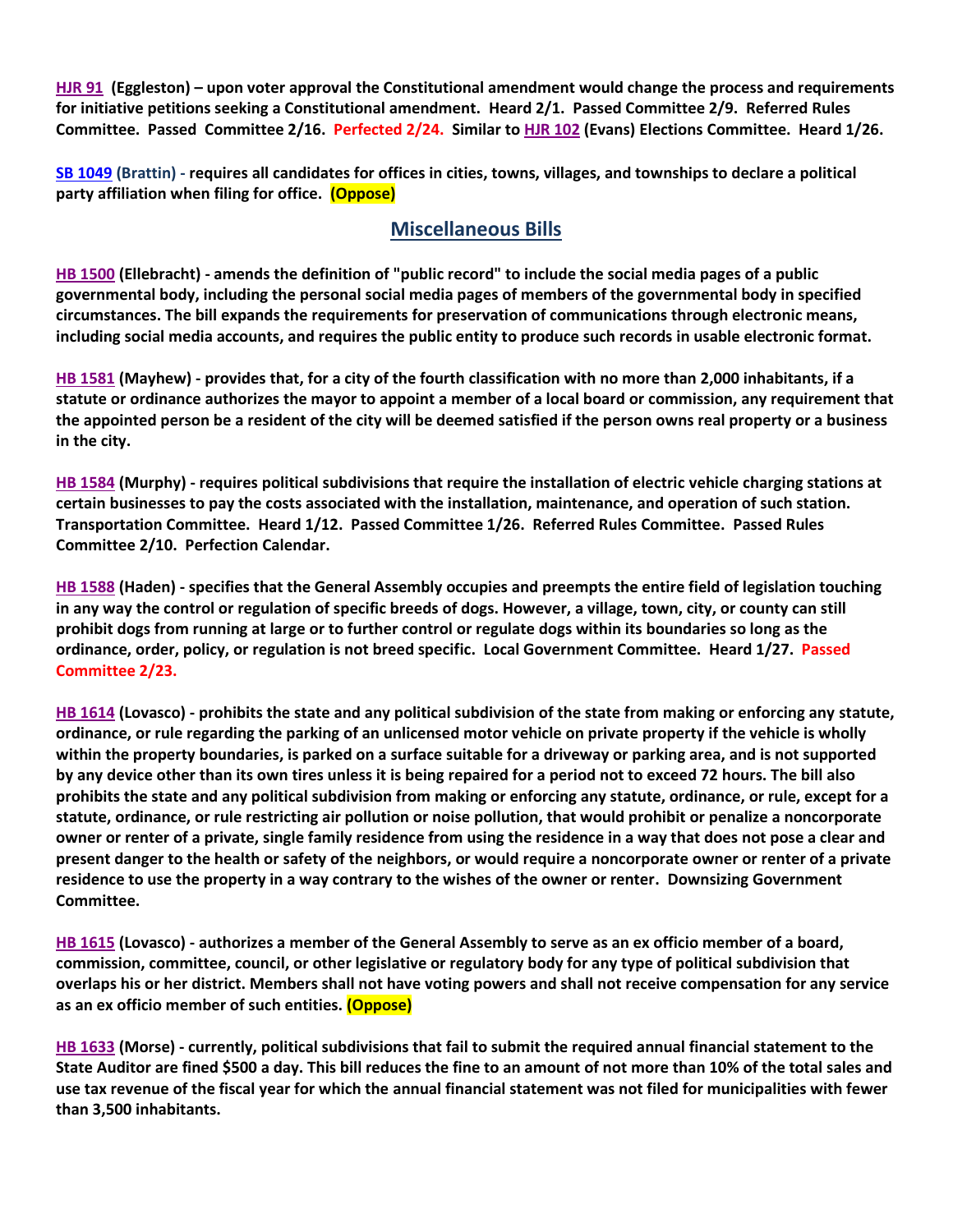**[HB 1657](https://house.mo.gov/Bill.aspx?bill=HB1657&year=2022&code=R) (Hicks) - specifies that the General Assembly occupies and preempts the entire field of legislation touching in any way the control or regulation of specific breeds of dogs. However, a village, town, city, or county can still prohibit dogs from running at large or to further control or regulate dogs within its boundaries so long as the ordinance, order, policy, or regulation is not breed specific. Local Government Committee. Heard 1/27. Passed Committee 2/23.**

**[HB 1661](https://house.mo.gov/Bill.aspx?bill=HB1661&year=2022&code=R) (Hicks) - adopts the "International Swimming Pool and Spa Code" as it existed on May 1, 2021 and promulgated by the International Code Council, as the county and municipal swimming pool and spa code for the state. The Code applies to all construction, alteration, remodeling, enlargement, and repair of swimming pools and spas in any county or municipality that elects to regulate pools and spas. Counties and municipalities are authorized to establish procedures for the administration and enforcement of the International Swimming Pool and Spa Code, and are authorized to adopt local amendments to the Code or amendments made by the International Code Council. Economic Development Committee. Heard 2/24.**

**[HB 1764](https://house.mo.gov/Bill.aspx?bill=HB1764&year=2022&code=R) (Sander) - any city or county shall have the authority to adopt regulations with respect to outdoor advertising that are more restrictive than the height, size, lighting and spacing provisions of sections 226.500 to 226.600; except that, such regulations shall not have the effect of prohibiting outdoor advertising in its entirety, unless the location proposed is adjacent to a highway designated as a scenic byway under federal law. In locations where outdoor advertising is prohibited under federal or state law due to proximity to a scenic byway, all utilities shall be buried underground.**

**[HB 1837](https://house.mo.gov/Bill.aspx?bill=HB1837&year=2022&code=R) (Gray) - prohibits 3rd & 4th cities in St. Louis County from imposing a fee for a false alarm to which the police department responds if it is the alarm user's first false alarm in a twelve-month period.**

**[HB 2014](https://house.mo.gov/Bill.aspx?bill=HB2014&year=2022&code=R) (Kelly) - public governmental bodies may close meetings, records, and votes to the extent they relate to recordings of communications of a public employee.**

**[HB 2049](https://house.mo.gov/Bill.aspx?bill=HB2049&year=2022&code=R) (DeGroot) - clarifies definitions of public meetings and public records and closes email addresses and telephone numbers submitted to a public governmental body by individuals or entities for the sole purpose of receiving electronic or other communications limited to newsletter. (Support)**

**[HB 2078](https://www.house.mo.gov/Bill.aspx?bill=HB2078&year=2022&code=R) (Schroer) - prohibits political subdivisions from enacting ordinances more restrictive than the Federal Clean Air Act for refrigerants.**

**[HB 2183](https://house.mo.gov/Bill.aspx?bill=HB2183&year=2022&code=R) (Proudie) - specifies that limited liability companies that own real property in St. Louis County must designate a contact person with the county clerk.**

**[HB 2209](https://house.mo.gov/Bill.aspx?bill=HB2209&year=2022&code=R) (Hurlbert) - the state, any political subdivision thereof, and any other entity that receives public funds shall not establish, levy, maintain, or collect any fee for parking on any public street or road and shall not use any mechanical or electronic device to receive funds for such a fee including, but not limited to, on-street parking meters.**

**[HB 2288](https://www.house.mo.gov/Bill.aspx?bill=HB2288&year=2022&code=R) (Terry) - enacts terms limits of 8 years for mayors in 4th class cities. Changes aldermen to alders.**

**[HB 2437](https://house.mo.gov/Bill.aspx?bill=HB2437&year=2022&code=R) (Smith) - limits claims brought by political subdivisions against certain entities who are parties to a statewide opioid settlement agreement.**

**[HB 2454](https://house.mo.gov/Bill.aspx?bill=HB2454&year=2022&code=R) (Murphy) - provides that political subdivisions shall not enforce any ordinances struck down by a court and that the chief executive of the political subdivision may be fined for any such enforcement.**

**[HB 2457](https://house.mo.gov/Bill.aspx?bill=HB2457&year=2022&code=R) (Burnett) - repeals the state prohibition of local governments regulating paper and plastic bags.**

**[HB 2481](https://house.mo.gov/Bill.aspx?bill=HB2481&year=2022&code=R) (Mackey) - in a civil action brought by the attorney general against a political subdivision including, but not limited to, school districts, the court shall award attorney's fees, court costs, and all other expenses incurred by the**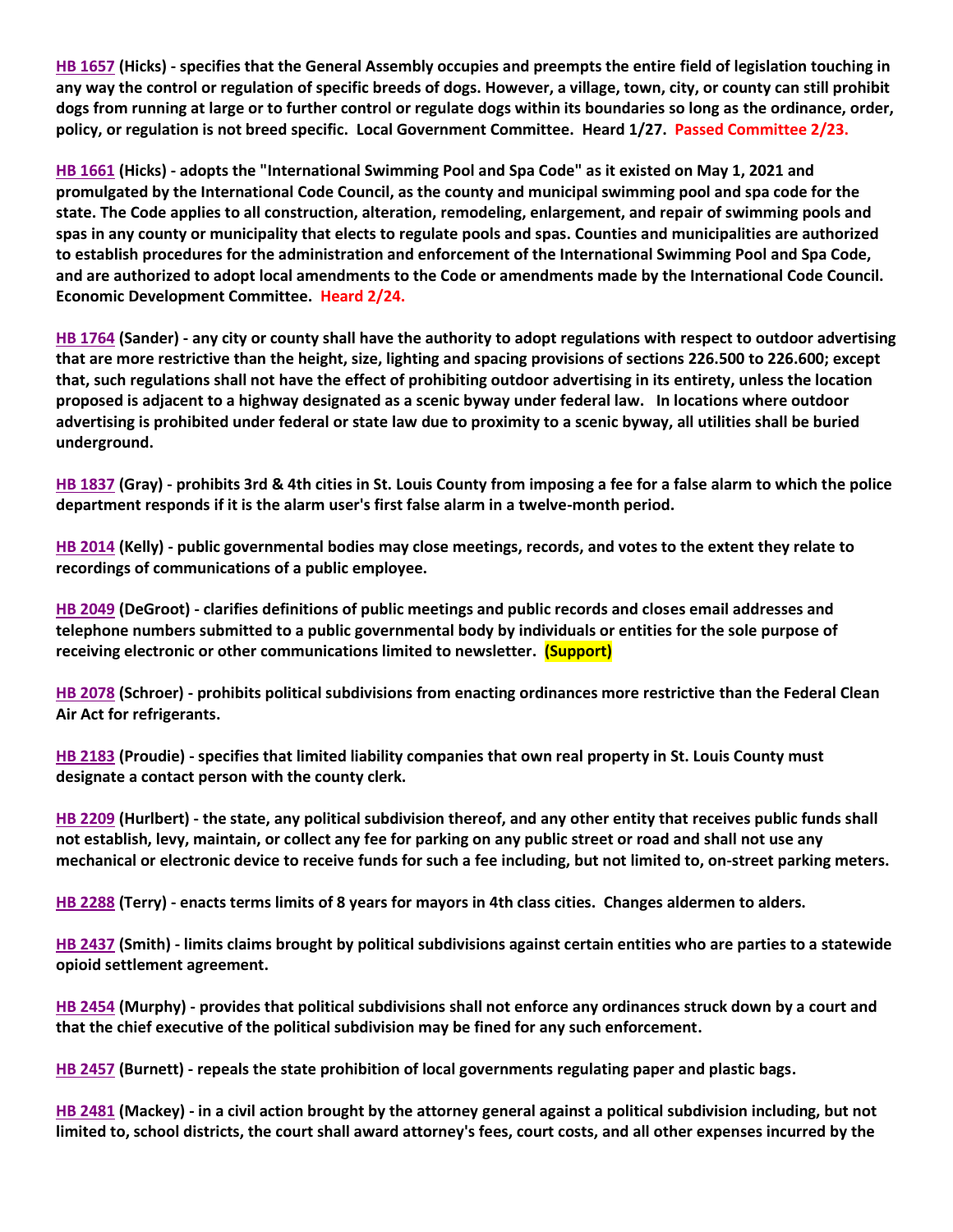**political subdivision or school district in defense of any such action brought if the action is terminated in favor of the political subdivision or school district.**

**[HB 2569](https://www.house.mo.gov/Bill.aspx?bill=HB2569&year=2022&code=R) (Quade) - in a civil action brought by the attorney general against a political subdivision, including school districts, the court shall award attorney's fees, court costs, and all other expenses incurred by the political subdivision or school district in defense of any such action brought if the action is terminated in favor of the political subdivision or school district.**

**[HB 2593](https://www.house.mo.gov/Bill.aspx?bill=HB2593&year=2022&code=R) (Lovasco) - limits political subdivisions regulations on home based businesses. Downsizing Government Committee. Heard 2/23. (Oppose)**

**[HB 2712](https://www.house.mo.gov/Bill.aspx?bill=HB2712&year=2022&code=R) (Reedy) - clarifies definitions of public meetings and public records and closes email addresses and telephone numbers submitted to a public governmental body by individuals or entities for the sole purpose of receiving electronic or other communications limited to newsletter. (Support)**

**[HB 2718](https://www.house.mo.gov/Bill.aspx?bill=HB2718&year=2022&code=R) (McCreery) - allows class action lawsuits to challenge sewer lateral fees.**

**[SB 697](https://www.senate.mo.gov/22info/BTS_Web/Bill.aspx?SessionType=R&BillID=71259741) (Gannon) - a village, town, city, or county may prohibit dogs from running at large or further control or regulate dogs within its boundaries so long as the ordinance, order, policy, or regulation is not breed specific. Local Government Committee.**

**[SB 724](https://www.senate.mo.gov/22info/BTS_Web/Bill.aspx?SessionType=R&BillID=71259818) (Hegeman) - if a political subdivision's failure to timely submit annual financial statement is the result of fraud or other illegal conduct by an employee or officer of the political subdivision, the political subdivision shall not be subject to a fine if the statement is filed within 30 days of discovery of the fraud or illegal conduct. If the political subdivision has an outstanding balance for fines at the time it files its first annual financial statement after August 28, 2022, the Director of Revenue shall make a one-time downward adjustment to such outstanding balance in an amount that reduces the outstanding balance by 90%. If the Director of Revenue determines a fine is uncollectable, the Director shall have the authority to make a one-time downward adjustment to any outstanding penalty. This act provides that if a political subdivision with outstanding fines or penalties fails to file a financial statement after August 28, 2022 and before January 31, 2023 or fails to file any financial statement after January 31, 2023, the Director of Revenue shall notify the Attorney General who shall initiate the process to disincorporate the political subdivision. Local Government Committee. Heard 1/26. Passed Committee 2/16.**

**[SB 842](https://www.senate.mo.gov/22info/BTS_Web/Bill.aspx?SessionType=R&BillID=71259877) (Moon) - repeals the prescription drug monitoring program. Public Safety Committee. (Oppose)**

**[SB 867](https://www.senate.mo.gov/22info/BTS_Web/Bill.aspx?SessionType=R&BillID=71259909) (Koenig) - establishes the statewide mechanical contractor license for mechanical contractors which shall be regulated by the Division of Professional Registration, within the Department of Commerce and Insurance. This act creates the Office of Mechanical Contractors within the Division to carry out the provisions of this act. Political subdivisions may establish their own local mechanical contractor's license but shall recognize a statewide mechanical contractor license in lieu of a local license for the purposes of performing contracting work or obtaining permits to perform work within such political subdivision. No political subdivision may require the employees of a statewide licensed mechanical contractor or its subcontractors or manufacturers' representatives to obtain journeymen licenses, apprenticeship licenses, or occupational licenses that require passing any examination or any special requirements to assess proficiency. General Laws Committee. Hearing 3/1.**

**[SB 891](https://www.senate.mo.gov/22info/BTS_Web/Bill.aspx?SessionType=R&BillID=71259885) (Moon) - creates recall provisions for elected municipal officials. Local Government Committee.**

**[SB 930](https://www.senate.mo.gov/22info/BTS_Web/Bill.aspx?SessionType=R&BillID=71259916) (Koenig) - a public governmental body is authorized to close records that are related to email addresses and telephone numbers submitted to a public governmental body by individuals or entities for the sole purpose of receiving electronic or other communications. Government Accountability Committee. (Support)**

**[SB 1028](https://www.senate.mo.gov/22info/BTS_Web/Bill.aspx?SessionType=R&BillID=72748795) (Moon) - provides a cause of action against a public body that causes economic detriment to a person for misapplication or unequal enforcement of the law.**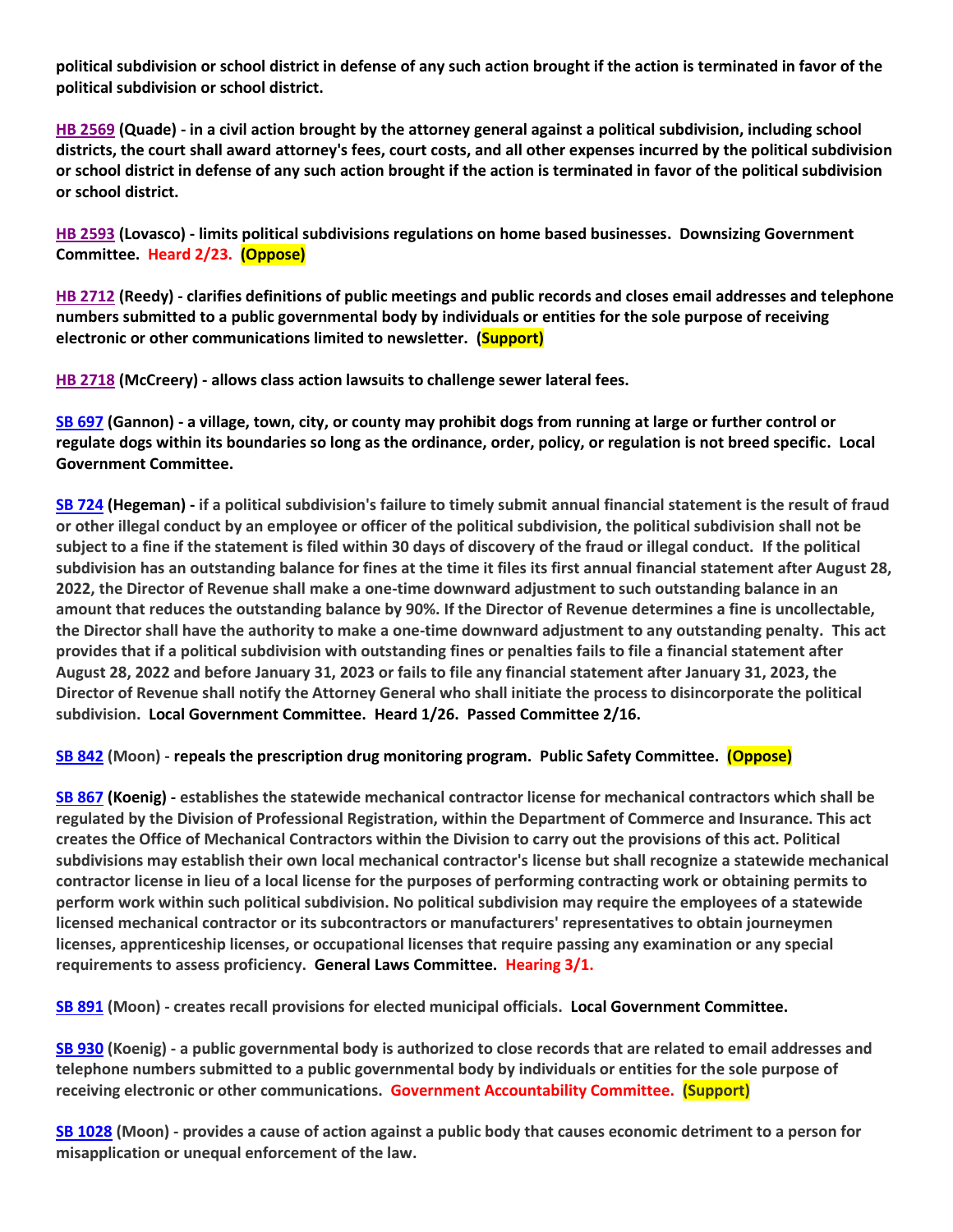**[SB 1135](https://www.senate.mo.gov/22info/BTS_Web/Bill.aspx?SessionType=R&BillID=75554857) (Hegeman) - bases for closing records and meetings are modified to include certain records relating to records relating to operational guidelines, policies, and plans regarding responses to critical incidents. Existing or proposed security protocols of property owned by a public body may be closed under the act. Records containing any residential address, personal phone number, or personal email address of any employee, customer, or constituent of a public body or applicant for employment or appointment to the public body may be closed. Public bodies may close records containing business or personal addresses, telephone numbers, or email addresses of elected or appointed officials, or other individuals if the public body determines that disclosure would impair the body's ability to protect the security or safety of persons or property. The act authorizes the closure of inter-agency or intra-agency memoranda or letters that would not be available by state or federal law to a party other than an agency in litigation with the agency, provided that this exception shall not apply to records created twenty-five years or more before the date the records were requested. Also, a public governmental body is authorized to close records that are related to email addresses and telephone numbers submitted to a public governmental body by individuals or entities for the sole purpose of receiving electronic or other communications. The public body may also close records of utility usage and bill records for customers of public utilities unless the customer requests them or authorizes their release.**

**Currently, requests for records must be acted upon with three business days. This act changes this requirement to five business days and conditions the earliest possible date that the records will be available upon receipt of payment. If the custodian of records requests payment of a fee prior to providing the earliest date the records will be available, the public body shall consider the request fulfilled if payment is not received on or before the date requested by the public body or if the requester fails to respond within thirty days to the body's request for payment. (Support)**

## **Personnel & Employment Bills**

**[HB 1640](https://house.mo.gov/Bill.aspx?bill=HB1640&year=2022&code=R) - (Seitz) - recognizes posttraumatic stress disorder (PTSD) as an occupational disease, under Chapter 287, RSMo dealing with Workers Compensation, when diagnosed in specified first responders.**

**[HB 1651](https://house.mo.gov/Bill.aspx?bill=HB1651&year=2022&code=R) (Nurrenbern) - subjects public employers to the state minimum wage law.**

**[HB 1656](https://house.mo.gov/Bill.aspx?bill=HB1656&year=2022&code=R) (Hicks) - specifies that no political subdivision can require its employees to reside within a jurisdiction. Public Safety Committee. Heard1/25. Passed Committee 2/1. Referred Rules Committee. Passed Committee 2/22.**

**[HB 1794](https://house.mo.gov/Bill.aspx?bill=HB1794&year=2022&code=R) (Windham) - requires all police officers in St. Louis County to be paid a minimum of \$20 per hour.**

**[HB 1819](https://house.mo.gov/Bill.aspx?bill=HB1819&year=2022&code=R) (Gray) - during the application or interview process for employment as a peace officer, an applicant shall disclose whether he or she has had any complaints, disciplinary actions, or internal investigations as a peace officer while employed with any other law enforcement agency. If so, he or she shall undergo a psychological evaluation prior to being hired as a peace officer to determine whether he or she can effectively work in the field of law enforcement. If, after the psychological evaluation, the applicant is found qualified, he or she shall receive additional training addressing the issue that resulted in any such complaint, disciplinary action, or internal investigation.**

**[HB 1825](https://house.mo.gov/Bill.aspx?bill=HB1825&year=2022&code=R) (Gray) - all peace officer recruits shall, upon hire and every three years thereafter, attend a training program that provides community relations, diversity, sensitivity, and cultural competency training. All existing peace officers in this state shall attend a community relations, diversity, sensitivity, and cultural competency training program every three years. Such instruction shall include training through discipline, public information activity, and efficient frontline police work.**

**[HB 2063](https://house.mo.gov/Bill.aspx?bill=HB2063&year=2022&code=R) (Sauls) - establishes disciplinary procedures for firefighters.**

**[HB 2064](https://house.mo.gov/Bill.aspx?bill=HB2064&year=2022&code=R) (Sauls) - adds additional conditions for worker compensation claims for firefighters.** 

**[HB 2066](https://house.mo.gov/Bill.aspx?bill=HB2066&year=2022&code=R) (Sauls) - adds additional conditions for worker compensation claims for firefighters.**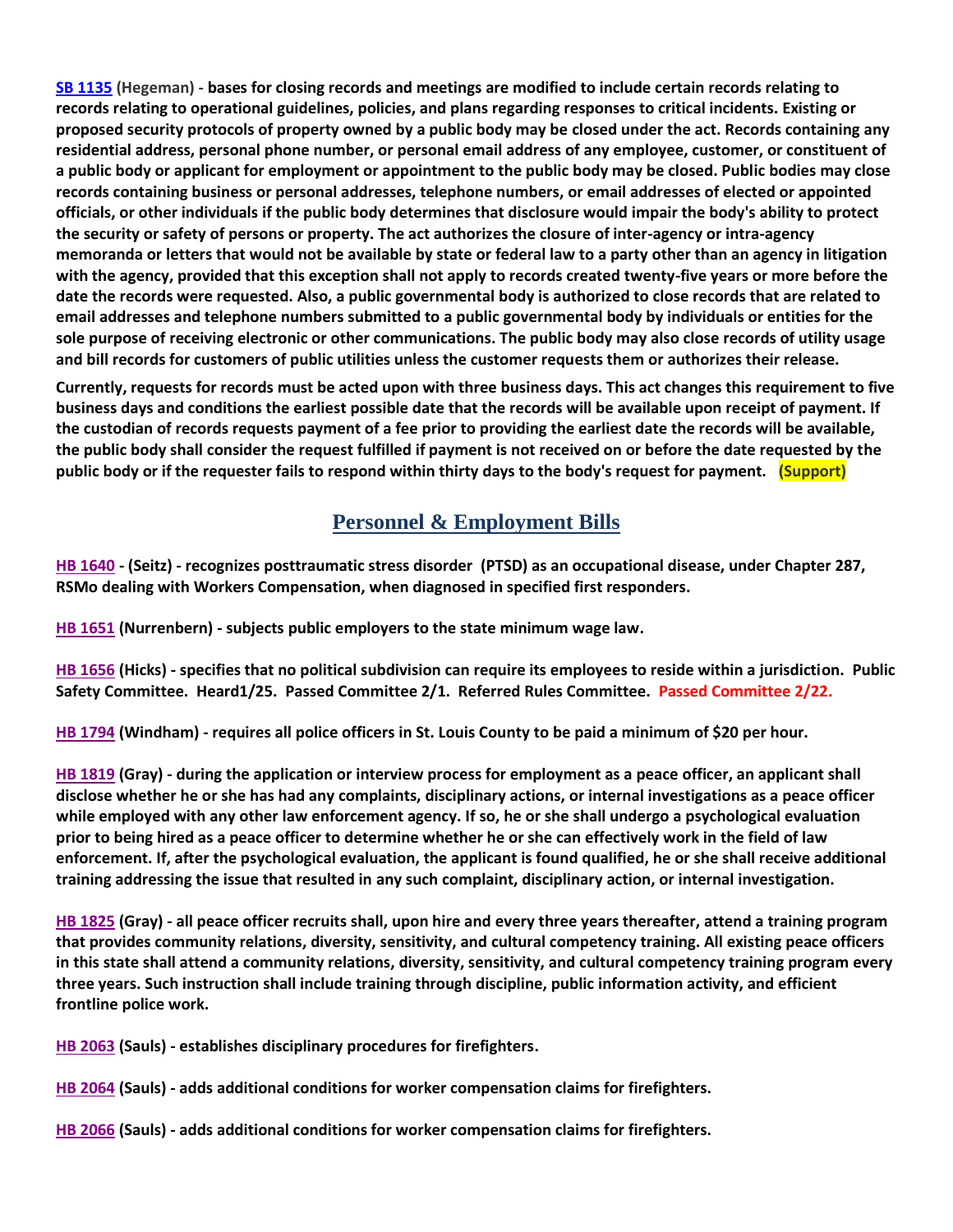**[HB 2439](https://house.mo.gov/Bill.aspx?bill=HB2439&year=2022&code=R) (Hovis) - adds additional grounds for when the Director of the Department of Public Safety shall discipline peace officers. Crime Prevention Committee. Heard 1/31. Passed Committee 2/7. Referred Rules Committee.**

**[SB 689](https://www.senate.mo.gov/22info/BTS_Web/Bill.aspx?SessionType=R&BillID=71259715) (Williams) - adds additional grounds for when the Director of the Department of Public Safety shall discipline peace officers. Public Safety Committee. Heard 1/25.**

**[SB 708](https://www.senate.mo.gov/22info/BTS_Web/Bill.aspx?SessionType=R&BillID=71259735) (Beck) - provides that post-traumatic stress disorder (PTSD) diagnosed in any person who is a firefighter, police officer, emergency medical technician, emergency medical dispatcher or other first responder shall be presumed as an occupational disease resulting from employment if the person has completed at least 5 years of employment and the person was examined by a medical professional upon commencing employment and the examination failed to reveal any evidence of PTSD. Insurance Committee.**

**[SB 728](https://www.senate.mo.gov/22info/BTS_Web/Bill.aspx?SessionType=R&BillID=71259712) (Onder) - establishes the "Public Employee Janus Rights Act," permitting a public body to withhold fees from public employee paychecks for the purpose of paying any portion of labor organization dues, agency shop fees, or any other fees paid to a labor organization only with the written, informed consent of the public employee. The act also requires the public employee's written, informed consent for labor organizations to use such fees or dues for political purposes. Any authorization required by this act may be in written or electronic form. Any authorization must be submitted to the public body employer before such fees may be withheld. Furthermore, the employer shall require clear and compelling evidence that the authorization was freely given. Any consent given by an employee may be revoked at any time. Failure to comply with these requirements on the part of an employer shall result in a fine of no more than \$500 per violation. General Laws Committee.**

**[SB 854](https://www.senate.mo.gov/22info/BTS_Web/Bill.aspx?SessionType=R&BillID=71259653) (Washington) - the POST Commission and the Attorney General shall each create and maintain a database that shall store public data related to officer misconduct. Each law enforcement agency shall submit individual officer data which shall be redacted of personal identifying information of the officer. Public Safety Committee.**

### **Public Safety Bills**

**[HB 1459](https://house.mo.gov/Bill.aspx?bill=HB1459&year=2022&code=R) (Brown) - repeals Section 21.750 in which the General Assembly preempts the entire field of firearms regulation. Political subdivisions will now be able to regulate firearms in any manner allowed by state and federal law and that is consistent with their police powers or charter.**

**[HB 1462](https://house.mo.gov/Bill.aspx?bill=HB1462&year=2022&code=R) (Schnelting) - allows a concealed carry permit holder to lawfully carry firearms on public transportation, as defined in the bill. Anyone with a permit may also carry a firearm while traveling by bus. General Laws Committee. Heard 1/31. Passed Committee 2/7. Referred Rules Committee. Passed Committee 2/24. Perfection Calendar.**

**[HB 1568](https://house.mo.gov/Bill.aspx?bill=HB1568&year=2022&code=R) (Sharp) - a person commits the offense of unlawful discharge of a firearm if that person, with criminal negligence, discharges a firearm within or into the limits of any municipality.**

**[HB 1582](https://house.mo.gov/Bill.aspx?bill=HB1582&year=2022&code=R) (Murphy) - prohibits tampering with multiple car doors.**

**[HB 1660](https://house.mo.gov/Bill.aspx?bill=HB1660&year=2022&code=R) (Hicks) - allows concealed carry permit holders to lawfully carry firearms on public transportation. "Public transportation system" is defined in the bill. In addition, this bill exempts persons transporting non-functioning or unloaded firearms on buses from the crimes prohibiting the possession of weapons on buses. General Laws Committee. Heard 1/31. Passed Committee 2/7. Referred Rules Committee.**

**[HB 1698](https://house.mo.gov/Bill.aspx?bill=HB1698&year=2022&code=R) (Baker) - allows firearms in churches and other places of worship with a concealed carry permit. General Laws Committee. Heard 2/23.**

**[HB 1731](https://house.mo.gov/Bill.aspx?bill=HB1731&year=2022&code=R) (Barnes) - establishes the offenses of harassment of a school or recreation athletic official and entry or remaining on site of a school or recreation athletic contest after being forbidden. (Support)**

**[HB 1759](https://house.mo.gov/Bill.aspx?bill=HB1759&year=2022&code=R) (Dogan) - requires law enforcement agencies to adopt written investigation policies for officer-involved deaths.**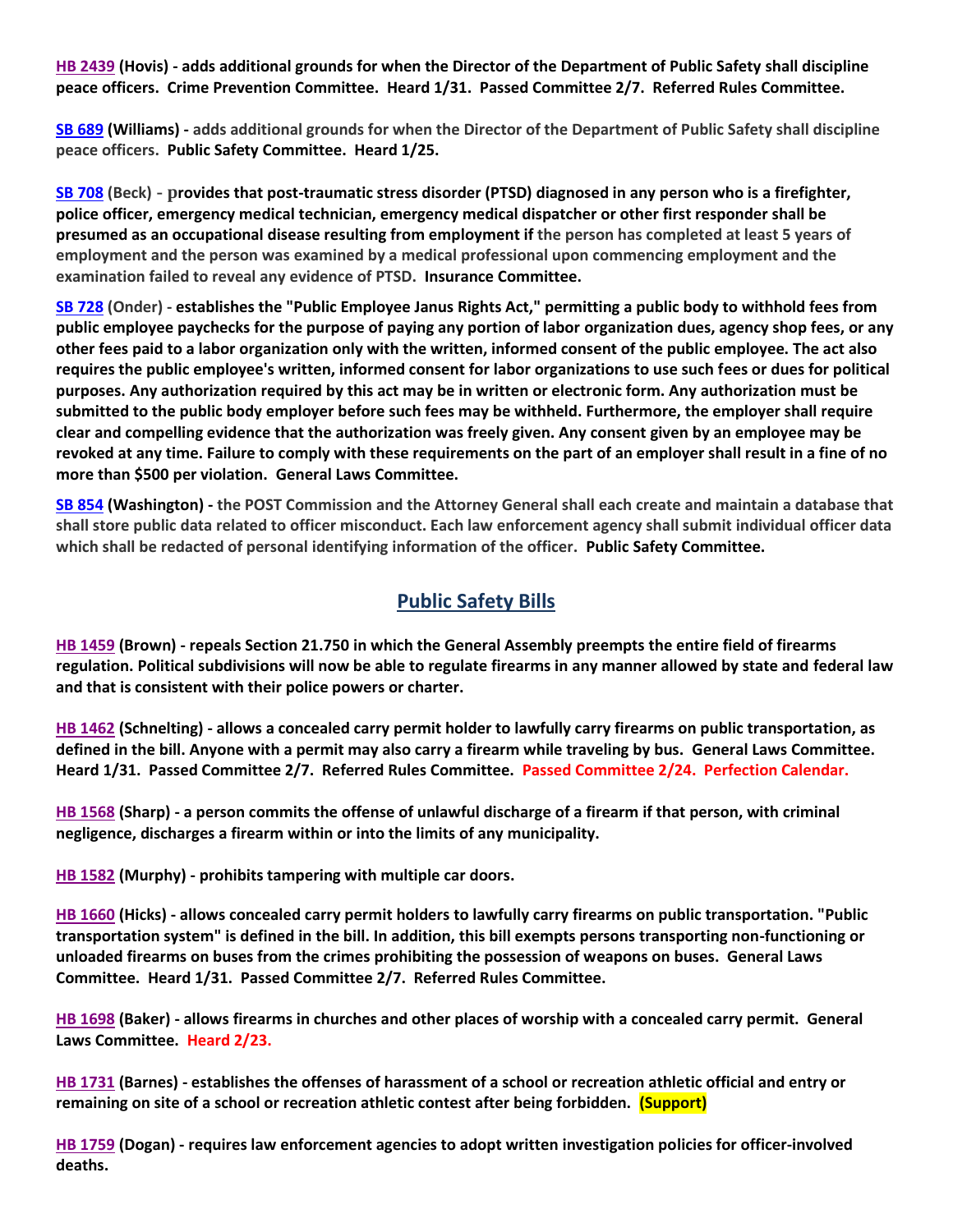**[HB 1780](https://house.mo.gov/Bill.aspx?bill=HB1780&year=2022&code=R) (Windham) - requires law enforcement officers to give persons under arrest forty-eight hours to arrange for their motor vehicle to be removed before authorizing a towing company to remove a motor vehicle.**

**[HB 1823](https://house.mo.gov/Bill.aspx?bill=HB1823&year=2022&code=R) (Gray) - requires law enforcement agencies to adopt written investigation policies for officer-involved deaths.**

**[HB 1865](https://house.mo.gov/Bill.aspx?bill=HB1865&year=2022&code=R) (Rowland) - a person commits the offense of unlawful discharge of a firearm if that person, with criminal negligence, discharges a firearm within or into the limits of any municipality.**

**[HB 1912](https://house.mo.gov/Bill.aspx?bill=HB1912&year=2022&code=R) (Schroer) - allows firearms in churches and other places of worship with a concealed carry permit. General Laws Committee. Heard 2/23.**

**[HB 1915](https://house.mo.gov/Bill.aspx?bill=HB1915&year=2022&code=R) (Schroer) - a person commits the offense of unlawful discharge of a firearm if that person, with criminal negligence, discharges a firearm within or into the limits of any municipality.**

**[HB 2154](https://house.mo.gov/Bill.aspx?bill=HB2154&year=2022&code=R) (Perkins) - the costs of installing a fire hydrant, excluding dry fire hydrants, within the city limits of an incorporated city shall be paid by the city. If a city cannot or does not pay for the installation of such a fire hydrant, the city shall not require the installation of any such fire hydrant. Public Safety Committee. Heard 1/25.**

**[HB 2422](https://house.mo.gov/Bill.aspx?bill=HB2422&year=2022&code=R) (Manlove) - prohibits cartoid restraints, except under certain circumstances, and provides for peace officer dismissal and license revocation based on improper use of choke-holds and carotid restraints.**

**[HB 2432](https://house.mo.gov/Bill.aspx?bill=HB2432&year=2022&code=R) (Roden) - returns the control of the City of St. Louis Police Department back to the Board of Police Commissioners.**

**[HB 2442](https://www.house.mo.gov/Bill.aspx?bill=HB2442&year=2022&code=R) (Davis) - repeals provisions that prohibit someone with a valid concealed carry permit from carrying a concealed weapon in any meeting of the governing body of a unit of local government or the General Assembly. General Laws Committee.** 

**[HB 2671](https://www.house.mo.gov/Bill.aspx?bill=HB2671&year=2022&code=R) (Schroer) - returns the control of the City of St. Louis Police Department back to the Board of Police Commissioners.**

**[SB 752](https://www.senate.mo.gov/22info/BTS_Web/Bill.aspx?SessionType=R&BillID=71259697) (Burlision) - repeals provisions that prohibit someone with a valid concealed carry permit from carrying a concealed weapon in any meeting of the governing body of a unit of local government or the General Assembly. General Laws Committee. Heard 1/25.**

**[SB 795](https://www.senate.mo.gov/22info/BTS_Web/Bill.aspx?SessionType=R&BillID=71259650) (Washington) -modifies provisions relating to police use of force. Judiciary/Criminal Jurisprudence Committee.**

**[SB 804](https://www.senate.mo.gov/22info/BTS_Web/Bill.aspx?SessionType=R&BillID=71263286) (Onder) - a person carrying a concealed firearm who possesses a valid concealed carry permit or endorsement shall not be prohibited from accessing or using any public transportation system. The person may not be harassed or detained for carrying a concealed firearm on the property, vehicles, or conveyances owned, contracted, or leased by such systems that are accessible to the public. Additionally, an employee of the Bi-State Development Agency may carry a weapon into any facility or conveyance of the agency. General Laws Committee. Heard 1/25.**

**[SB 859](https://www.senate.mo.gov/22info/BTS_Web/Bill.aspx?SessionType=R&BillID=71259622) (Mosley) - creates police protection districts which shall be a political subdivision organized and empowered to supply protection to people and property from crimes and hazards, to render first aid for the purpose of saving lives, and to give assistance in the event of an accident or emergency. The police protection district must consist of contiguous tracts or parcels of property containing all or parts of one county and may include, in whole but not in part, any city, town, or village. Public Safety Committee.**

**[SB 1012](https://www.senate.mo.gov/22info/BTS_Web/Bill.aspx?SessionType=R&BillID=72392417) (Eigel) - returns St. Louis City police to state control under a board of commissioners appointed by the Governor.**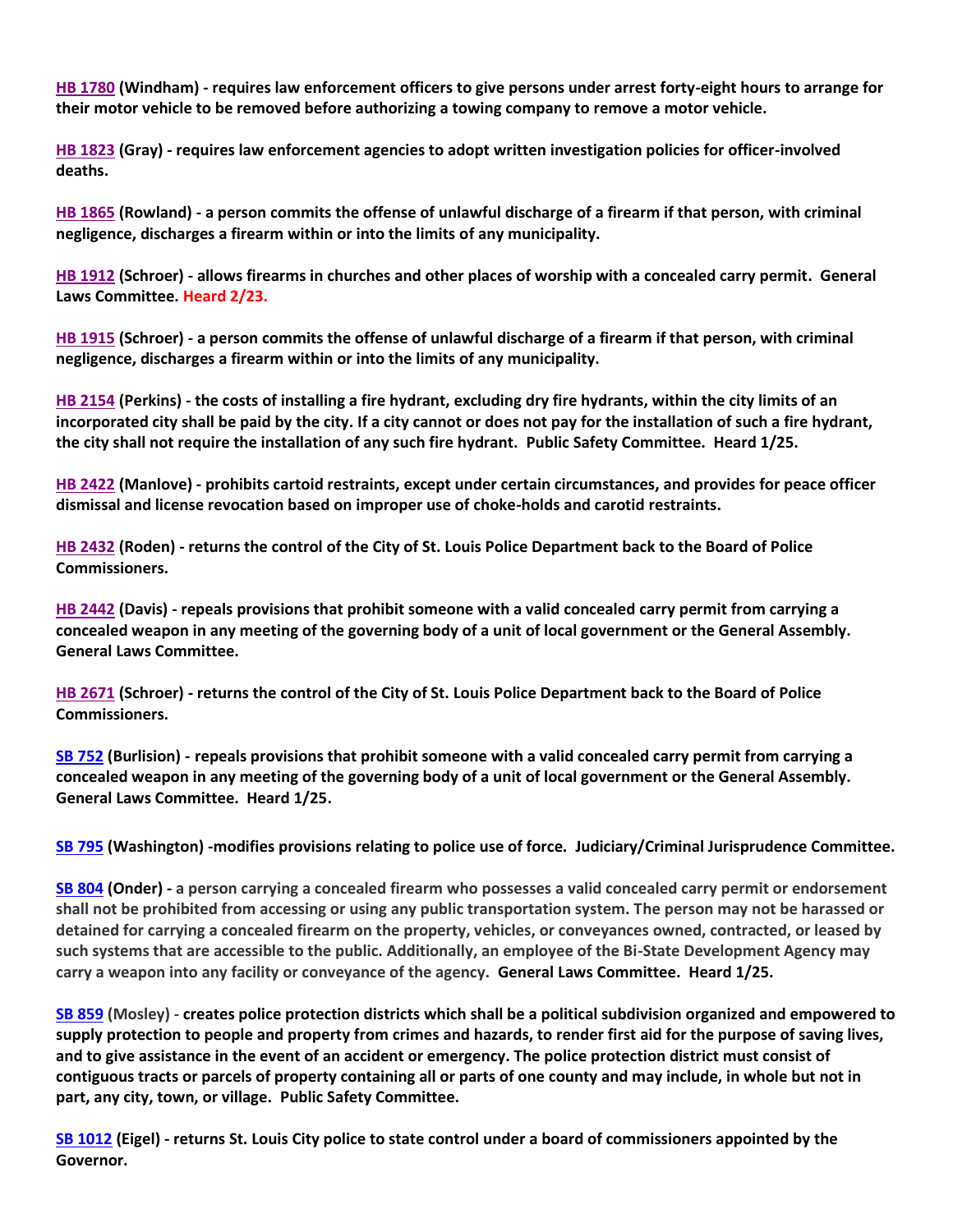**[SB 1033](https://www.senate.mo.gov/22info/BTS_Web/Bill.aspx?SessionType=R&BillID=72748800) (Rizzo) - repeals provisions relating to law enforcement officers who enforce certain federal laws or who provide material aid to federal law enforcement officers.**

#### **Taxation & Revenue Bills**

**[HB 1583](https://house.mo.gov/Bill.aspx?bill=HB1583&year=2022&code=R) (Murphy) - if, prior to the expiration of a temporary levy increase, voters approve a subsequent levy increase, the new tax rate ceiling shall remain in effect only until such time as the temporary levy expires under the terms originally approved by a vote of the people, at which time the tax rate ceiling shall be decreased by the amount of the temporary levy increase. If, prior to the expiration of a temporary levy increase, voters of a political subdivision are asked to approve an additional, permanent increase to the political subdivision's tax rate ceiling, voters shall be submitted ballot language that clearly indicates that if the permanent levy increase is approved, the temporary levy shall be made permanent. Ways & Means Committee. Heard 1/12. Passed Committee 1/19. Referred Rules Committee. Passed Rules Committee 2/7.**

**[HB 1733](https://house.mo.gov/Bill.aspx?bill=HB1733&year=2022&code=R) (O'Donnell) - Requires auto dealers to collect and remit sales tax on motor vehicle sales.**

**[HB 1740](https://house.mo.gov/Bill.aspx?bill=HB1740&year=2022&code=R) (Dogan) - prohibits telecommuting work from being subject to earnings taxes. Workforce Development Committee. Heard 2/7. Passed Committee 2/14. Referred Rules Committee.**

**[HB 1779](https://house.mo.gov/Bill.aspx?bill=HB1779&year=2022&code=R) (Windham) - removes the state sales tax on any retail sales on food and imposes a tax on the transfer of every decedent's estate in the state that has a value of at least \$25,000.**

**[HB 1992](https://house.mo.gov/Bill.aspx?bill=HB1992&year=2022&code=R) (Coleman) - exempts WIC foods from state sales taxes. Ways & Means Committee. Heard 2/9. Passed Committee 2/16. Referred Rules Committee.**

**[HB 2214](https://house.mo.gov/Bill.aspx?bill=HB2214&year=2022&code=R) (Hurlbert) - allows any municipality to levy up to 1/2 cent sales tax for public safety, subject to 4/7 vote. Also allows any municipality with a fire department, municipality contracting for fire service or fire district to levy and additional 1/2 cent sales tax for fire service. All taxes must be approved by a 4/7 vote. The League has long opposed sales tax authority for County fire districts. Local Government Committee. Heard 2/24.**

**[HB 2220](https://house.mo.gov/Bill.aspx?bill=HB2220&year=2022&code=R) (Falkner) - relates to penalties for failure to file annual municipal finance reports. Penalties could include disincorporation. Local Government Committee. Heard 2/23.**

**[HB 2467](https://house.mo.gov/Bill.aspx?bill=HB2467&year=2022&code=R) (Merideth) - any political subdivision may adopt an order, ordinance, or regulation increasing the tax levied on cigarettes and tobacco products within the boundaries of such political subdivision, subject to voter approval.**

**[HB 2530](https://www.house.mo.gov/Bill.aspx?bill=HB2530&year=2022&code=R) (Sauls) - exempts food from local sales tax. (Oppose)**

**[HB 2619](https://www.house.mo.gov/Bill.aspx?bill=HB2619&year=2022&code=R) (Railsback) - allows any municipality to levy a hotel tax of up to 5% per night for promoting tourism. Subject to voter approval. Tourism Committee. (Support)**

**[HB 2729](https://www.house.mo.gov/Bill.aspx?bill=HB2729&year=2022&code=R) (Davidson) - requires each political subdivision to reduce its property tax levy such that the amount of tax revenue generated by such tax levy shall be reduced by an amount that is substantially equal to 50% the total amount of funds received by such political subdivision pursuant to the American Rescue Plan Act of 2021. Clearly violates federal law.** 

**[HJR 67](https://house.mo.gov/Bill.aspx?bill=HJR67&year=2022&code=R) (Ellebracht) - constitutional amendment to prevent the increase of assessments of residential, real property by more than 3% in any calendar year.**

**[HJR 90](https://house.mo.gov/Bill.aspx?bill=HJR90&year=2022&code=R) (Terry) - constitutional amendment to reduce property tax assessments on senior citizens and disabled persons by fifty percent.**